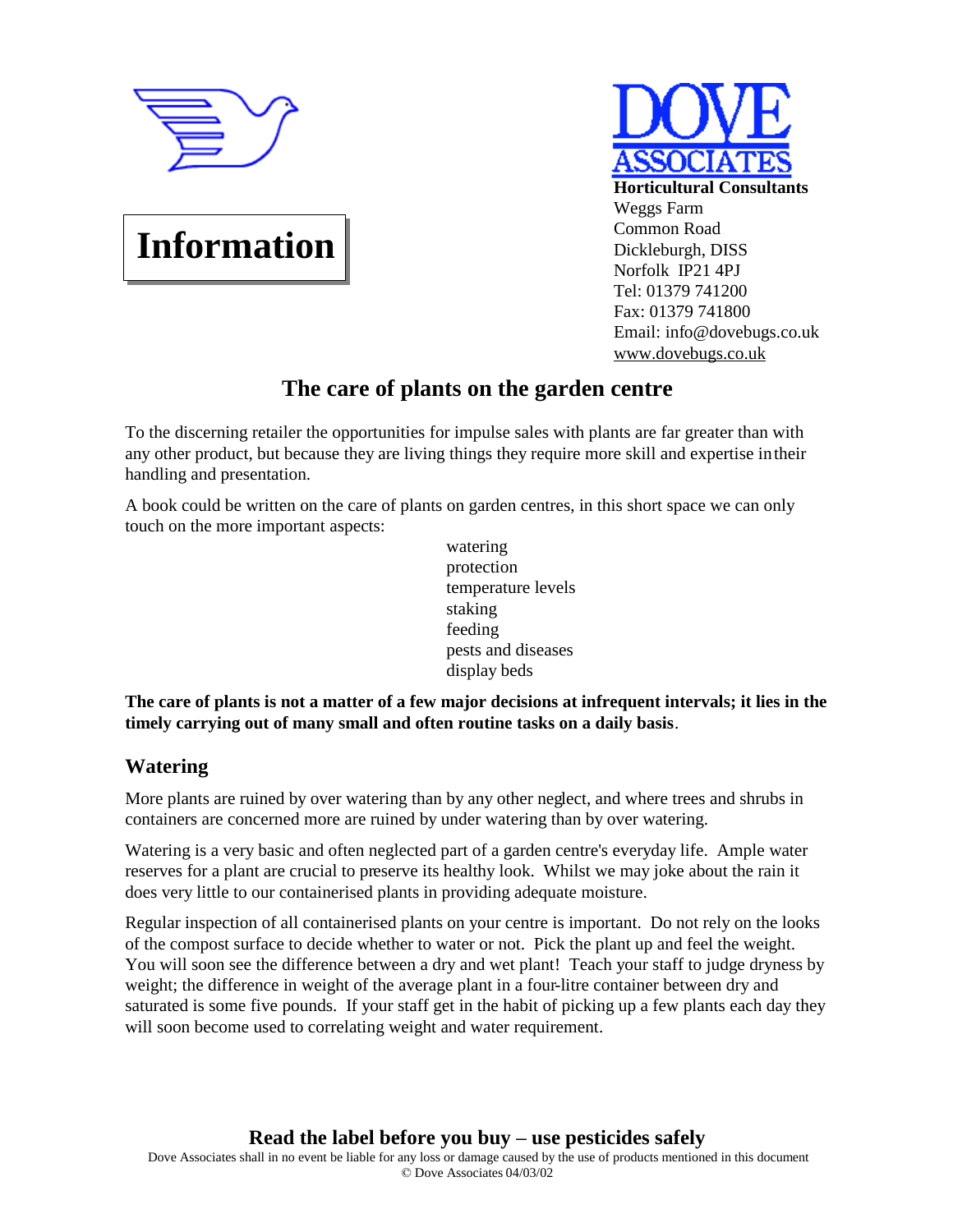Water requirement is affected by:

*POSITION.* Be aware of the difference between plants stood on the outside rows and those in the centre of the beds. The outside rows will dry out quicker than the inside rows. It is always worth knocking a plant out of the pot and inspecting the moisture levels on the inside if you are unsure.

*COMPOST.* Different composts retain different reserves of moisture. Peat and bark on the one hand retain smaller amounts of water when compared with peat and sand or grit. Soil based composts retain vast amounts of water.

*PLANT SIZE*. Plant size can affect the rate at which the water is consumed in a pot. Large plants in a small pot may need more frequent watering than smaller plants in the same size pot. Don't rely on pot size to determine the frequency of watering.

Don't be misled by summer rain, it is seldom of much consequence where container grown plants are concerned, once again go by weight. *Water by fact and not by fancy*.

Modern peat and grit composts stood on a free draining base are very well drained and quickly shed surplus water. Plants in containers can be dry at any time of the year. Some garden centres stop watering in October and don't start again until March. This is plain neglect. It is often necessary to water in December; go by the plant, if it's dry, water it.

The *process* of watering is not just squirting water over a plant, but placing it where it is needed most. Encourage your staff to water the pot not the plant, and to use a rose over the end of the hosepipe. Many small plants can be without compost after watering by a strong jet!

The modern peat based composts, if allowed to dry out will shrink away from the side of the pot. When you next water, it pours straight through the gap rather than into the compost, and the plant has not received any. If this happens, purchase a compost wetting agent such as Aquagro, mix with water in a can and water the plants with it. Go back and water again, with water only, in an hour or two.

*TIMING.* Take care when watering outside on bright sunny days. The sudden change in leaf temperature from the hot sun to cold water will cause local death of leaf tissue. On hot days try to do your watering early in the morning or late afternoon.

Consider installing an automatic irrigation system. By applying water at night valuable staff that would normally be out watering can be serving customers in the day. Beware, though, of automania. No automatic irrigation system is the panacea of all watering ills. You still need to be out amongst the plants checking that they are not over or under watered. Install efficient irrigation equipment, and provide a time clock so that your watering can be done at night. Not only do you avoid drowning your customers and staff but also you can water when there is least wind (about 3 to 6 a.m.) and consequently more satisfactory coverage.

#### **Protection**

If we grew in our gardens only plants that are hardy under all conditions, they would be very dull places indeed. Many plants in common use are subject to winter damage in varying degrees and the conditions on most garden centres are harsh. Plants are exposed on open wind-swept sites designed more to provide uninterrupted viewing by customers than any semblance of a reasonable plant habitat.

On any garden centre protected situations exist or can be contrived. The main enemy is cold, dessicating wind and that means northerly and especially easterly winds. Protection from both these quarters helps. Protection of plants from cold winds is important. Whilst it may look as if views

#### **Read the label before you buy – use pesticides safely**

Dove Associates shall in no event be liable for any loss or damage caused by the use of products mentioned in this document © Dove Associates 04/03/02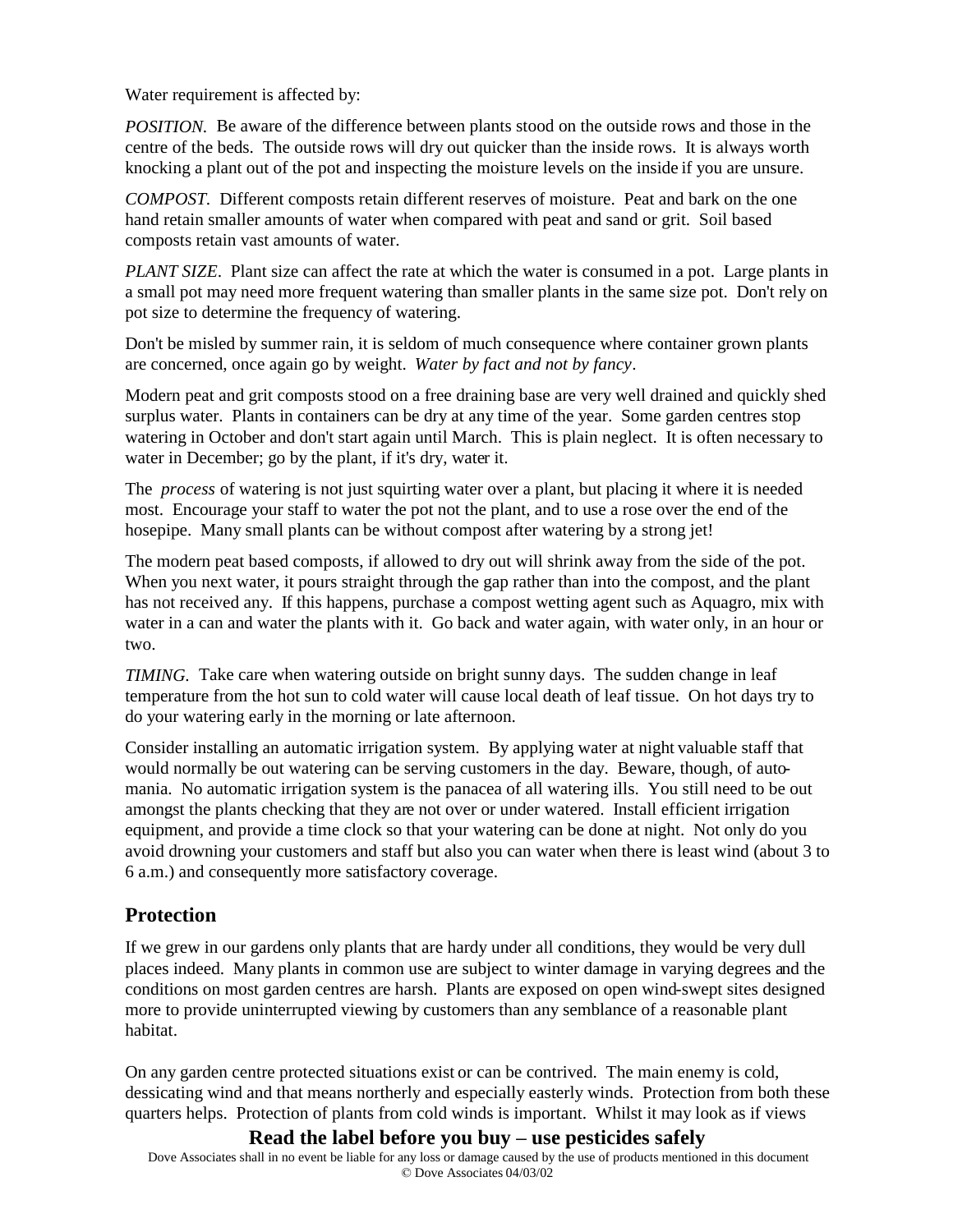are being blocked the erection or planting of windbreaks round the perimeter is a sound investment against lost stock.

The very worst conditions occur when the containers are frozen solid and in consequence no water is available to the roots, whilst dessicating winds rob the stems and foliage of moisture. Evergreens particularly suffer in these conditions and they are often the most attractive of winter plants and the most saleable.

Don't let the pots dry out in winter, keep the plant well topped up with moisture. Keep some netting handy to throw over plants in very severe conditions. It won't matter that customers can't see them; under those conditions you won't have any customers.

#### **Temperature levels**

Plants dislike quick changes in extremes of temperature. Intense heat followed by freezing conditions are sure killers, even though the plant is able to naturally survive both. During late spring and early autumn these conditions can prevail. Protect the plants by placing woven netting over them at night.

Bright sunlight can also be a killer to some plants. If the plant is shade loving don't place it out in the direct sunlight. Give it some protection by siting it away from direct sunlight, maybe in a purpose built shade area.

#### **Staking**

Plants will continue to grow after they are delivered to you, and may get leggy or misshapen. Be prepared to spend time retying them or even trimming the misshapen ones. Inserting a few canes and displaying a plant on them can make it very attractive to your customers.

#### **Feeding**

Feeding a plant when it is on your beds can make all the difference to its saleability. When they leave the nursery, plants have a good supply of fertiliser, but it does not last forever. In the summer growing season most of the fast growing shrubs and herbaceous subjects benefit from liquid feed applications every two weeks. Use products such as Phostrogen, Liquinure and similar from your own shelves. Choose products that are higher in Potash than Nitrogen and then you will enhance the colour of leaves and flowers rather than promote rapid growth.

If you have had plants standing outside over the winter period then they need top dressing in the spring with a solid fertiliser such as Triabon, Vitax Q4, or even products from your own shelves like Miracle Grow, Monsanto or Murphy.

Liquid feeding is a simple process using a diluter or injector system. It is best carried out early morning or late afternoon and definitely not during bright sun. When top-dressing, avoid getting fertiliser on the leaves or leaf axils of plants as that will cause death of the plants where it touches.

#### **Pests and diseases**

There are few major pests or diseases you are likely to encounter whilst stocking plants. Aphids and Red Spider Mites are the two main ones to look out for. Aphids are easily controlled by a range of products. Many of these have a very short harvesting interval and the plants can be sold very quickly after spraying. Red Spider, on the other hand, is a little more difficult to kill. Materials like Polysect, Sybol Extra, Dimethoate and many others are more suitable. They do, however, have a

#### **Read the label before you buy – use pesticides safely**

Dove Associates shall in no event be liable for any loss or damage caused by the use of products mentioned in this document © Dove Associates 04/03/02